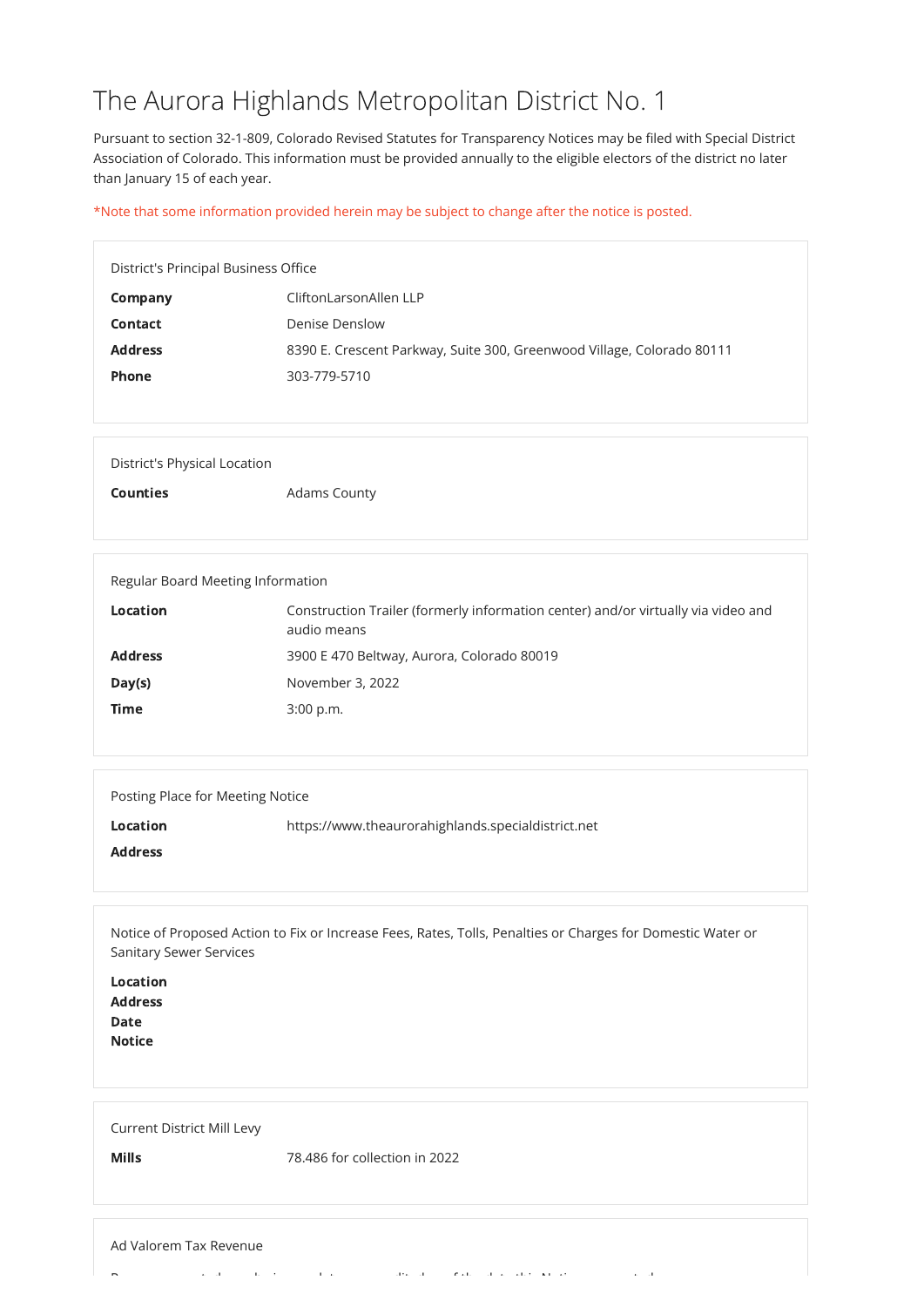Revenue reported may be incomplete or unaudited as of the date this Notice was posted.

Amount(\$) 4,313 received in 2021 (estimated/unaudited)

Date of Next Regular Election

Date 05/03/2022

Pursuant to 24-72-205 C.R.S

The district's research and retrieval fee is \$33.58 per hour

District Policy

District contact information for open records request: Denise Denslow

Names of District Board Members

| <b>Board President</b> |                                                                                           |
|------------------------|-------------------------------------------------------------------------------------------|
| <b>Name</b>            | William Carter Westmoreland                                                               |
| <b>Contact Info</b>    | CliftonLarsonAllen LLP 8390 E. Crescent Parkway, Suite 300 Greenwood Village,<br>CO 80111 |
| <b>Election</b>        | No, this office will not be on the next regular election ballot                           |
|                        |                                                                                           |
|                        |                                                                                           |
| <b>Board Member 2</b>  |                                                                                           |
| <b>Name</b>            | Carla Ferreira                                                                            |
| <b>Contact Info</b>    | CliftonLarsonAllen LLP 8390 E. Crescent Parkway, Suite 300 Greenwood Village,<br>CO 80111 |
| <b>Election</b>        | Yes, this office will be on the next regular election ballot                              |
|                        |                                                                                           |
|                        |                                                                                           |
| <b>Board Member 3</b>  |                                                                                           |
| <b>Name</b>            | Nicholas English                                                                          |
| <b>Contact Info</b>    | CliftonLarsonAllen LLP 8390 E. Crescent Parkway, Suite 300 Greenwood Village,<br>CO 80111 |
| <b>Election</b>        | No, this office will not be on the next regular election ballot                           |

| <b>Board Member 4</b><br><b>Name</b> | Michael Sheldon                                                                           |
|--------------------------------------|-------------------------------------------------------------------------------------------|
| <b>Contact Info</b>                  | CliftonLarsonAllen LLP 8390 E. Crescent Parkway, Suite 300 Greenwood Village,<br>CO 80111 |
| <b>Election</b>                      | <b>Yes</b> , this office will be on the next regular election ballot                      |
| <b>Board Member 5</b>                |                                                                                           |
| <b>Name</b>                          | Cynthia Shearon                                                                           |
| <b>Contact Info</b>                  | CliftonLarsonAllen LLP 8390 E. Crescent Parkway, Suite 300 Greenwood Village,<br>CO 80111 |